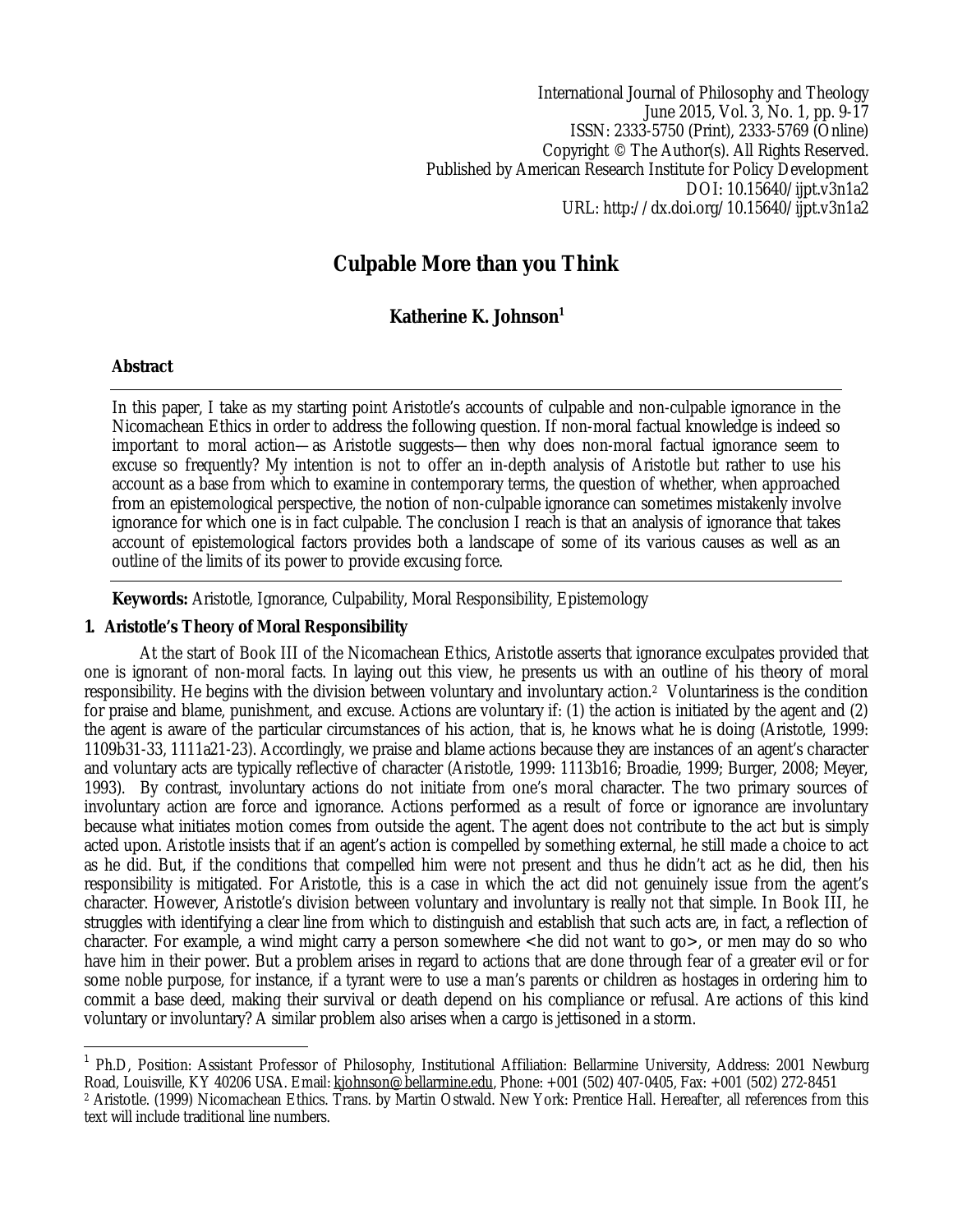Considering the action itself, nobody would voluntarily throw away property; but when it is a matter of saving one's own life and that of his fellow passengers, any sensible man would do so. (1110a2-11) These examples illustrate how an act that was motivated by an external force (like a tyrant or a storm) was still initiated by the agent himself. The act is not necessarily a reflection of character because under normal circumstances, a good person would not normally choose to commit what he knows to be a base deed and a captain would not choose to destroy his cargo. However, the urgency of these situations prompted their choices and subsequent acts. These cases of "mixed" action are those that drive Aristotle to confront the seemingly confused connection between voluntary action, character and responsibility. He concludes by suggesting that it is at "the moment of action" (Aristotle, 1999: 1110a13) that we are to determine voluntary and involuntary. In a similar vein, consider Aristotle's views concerning the division between culpable and non-culpable ignorance. He argues that actions performed as a result of ignorance are involuntary and exculpate provided that the agent is non-culpably ignorant. An agent is non-culpably ignorant if he doesn't know what he is doing—that is, he is ignorant of non-moral facts. He mistakenly believes, falsely believes, or doesn't know the relevant facts about his particular circumstance which can include: who the agent is, (2) what he is doing, (3) what thing or person is affected, and sometimes also (4) the means he is using, e.g., some tool, (5) the result intended by his action, e.g., saving a life, and (6) the manner in which he acts, e.g., gently or violently. (1111a2-6) Non-culpable ignorance is involuntary because it concerns mistakes of fact which is controlled by sense perception, not one's character.<sup>3</sup> If an act is the result of a mistake of fact, then that act is the result of an agent's non-culpable ignorance and thus, the agent is not responsible for the act.

In contrast, actions performed as a result of ignorance are voluntary provided that the agent is culpably ignorant. An agent is culpably ignorant if he lacks universal moral knowledge, which includes: (a) ignorance of what he ought to do, (b) ignorance of what is beneficial, or (c) ignorance in his decisions (Aristotle, 1999: 1110b25-32).<sup>4</sup> In this way, culpable ignorance is an indication of character. But an act can hardly be called involuntary if the agent is ignorant of what is beneficial. Ignorance in moral choice does not make an act involuntary—it makes it wicked; nor does ignorance of the universal, for that invites reproach; rather, it is ignorance of the particulars which constitute the circumstances and the issues involved in the action. It is on these that pity and pardon depend, for a person who acts in ignorance of a particular circumstance acts involuntarily. (1110b30-1111a2) Upon closer inspection, however, Aristotle's accounts of culpable and non-culpable ignorance become much more confusing. After offering his initial distinction, Aristotle tells us that non-moral factual ignorance actually doesn't excuse in every case. Even ignorance is in itself no protection against punishment if a person is thought to be responsible for his ignorance. […] Moreover, punishment is inflicted for offenses committed in ignorance of such provisions of the law as the offender ought to have known or might easily have known. It is also inflicted in other cases in which ignorance seems to be due to negligence: it was in the offender's power not to be ignorant, it is argued, and he could have made sure had he wanted to. (1113b30-1114a2)

Here Aristotle seems to expand the scope of culpable ignorance to include both moral and non-moral facts, particularly in cases where one should reasonably be expected or able to know. He suggests that we can be morally accountable for acting from—and in—ignorance when the ignorance that triggered the offense could have been prevented—even if it is ignorance of non-moral facts. So, he shows us that ignorance of non-moral facts often exculpates except in cases when one is expected to know, like in the case of law, or when it is in one's power to be able to know (but doesn't due to negligence). Of course, while non-moral factual knowledge may not be a direct reflection of an agent's moral character, how one goes about the business of generating beliefs can factor into our assessments of an agent's (overall) character as well as culpability for action issuing from his ignorance. In fact, Aristotle claims that agents are often accountable for developing certain dispositions of character that perpetuate ineffectual habits.<sup>5</sup>

 $\overline{a}$ <sup>3</sup> Sarah Broadie and Susan Sauvé Meyer support a similar interpretation. Broadie states that non-culpable ignorance excuses because the agent "is not himself responsible for its being the case that the facts lie at odds with his beliefs" (Broadie, 1991: 148). Meyer agrees that for Aristotle, "particular beliefs, by contrast, are not states of one's persisting character […] they are simply occurrent states that represent the circumstances in which the agent finds herself" (Meyer, 1993: 175).

<sup>4</sup> Meyer makes the point that "Aristotle tells us, reasonably enough, that an agent's universal beliefs, his beliefs about the sorts of things it is worthwhile to do, are constitutive of his character" (Meyer, 1993:175).

<sup>5</sup> Broadie comments that "intellectual errors […] may arise from character (consider impatience) without identifying those errors as failures of character" (Broadie, 1991:289).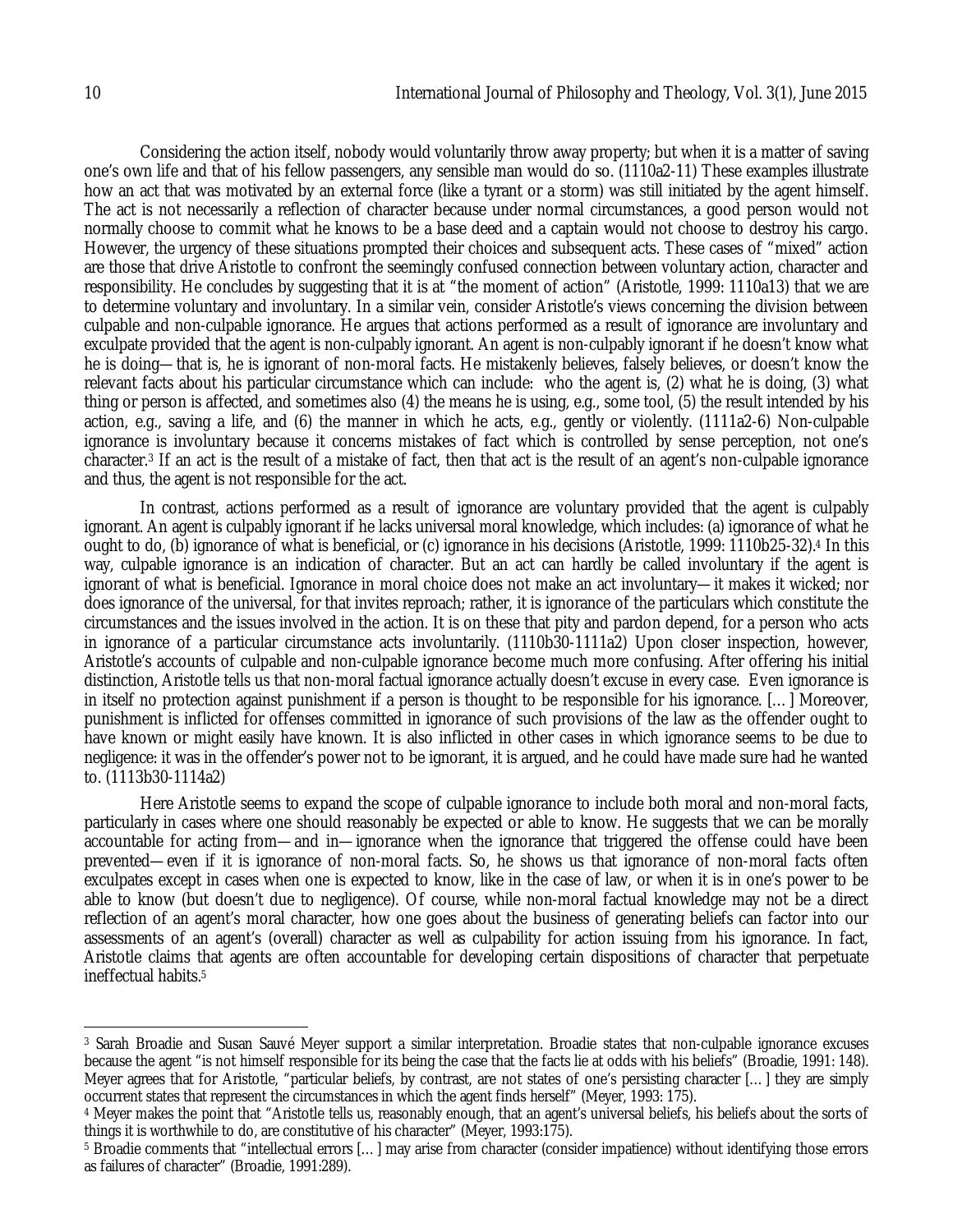that a man is himself responsible for becoming careless, because he lives in a loose and carefree manner; he is likewise responsible for being unjust or self-indulgent, if he keeps on doing mischief or spending his time in drinking and the like. For a given kind of activity produces a corresponding character. This is shown by the way in which people train themselves for any kind of contest or performance: they keep on practicing for it. Thus, only a man who is utterly insensitive can be ignorant of the fact that moral characteristics are formed by actively engaging in particular actions. (1114a4-11) Despite Aristotle's efforts to allow for a more robust account of non-moral factual ignorance for which one can be culpable, he limits culpability to instances in which an agent can or should be expected to know. But, what about difficult cases in which it may be unreasonable to expect that the agent know? What about cases in which an agent doesn't even know that she doesn't know? Indeed, contrary to Aristotle, even if an agent has moral knowledge, failure on the part of the agent to acquire non-moral facts relevant to the circumstances may not be excusable.

#### **2. The Excuse of Ignorance**

#### Consider the following cases.

#### Case One: Drue, the Young Amish Girl

Drue is an 18 year old Amish girl from Pennsylvania and she is 3 months pregnant. Her family and husband Brad are ecstatic about the news. She desires to have a healthy baby and takes active steps to promote a healthy lifestyle. Drue lives on a farm and as is customary for the Amish, only eats food produced by certain natural processes. A large part of her diet consists of unpasteurized cheese and milk because she read somewhere that calcium is really good for a developing fetus. As a result of consuming unpasteurized dairy products on a daily basis, she becomes ill from the bacteria Listeria, a potentially fatal bacterium to a vulnerable fetus. Drue contracts listeriosis and miscarries.

#### Case Two: Claire and the Unexpected Intruder

Claire is a 35 year old woman from Kentucky and former special ops agent with the U.S. Army. Late one evening while Claire is asleep in bed, she wakes up to hear what sounds like an intruder breaking into her home. Claire retrieves her gun that she keeps hidden in the bedside table. She quietly makes her way downstairs and sees the intruder close the refrigerator and sneak out the back door. She follows him and calls out – telling him to stop, that she has a gun. He doesn't stop and appears to pull what looks like a weapon out of his pocket. She proceeds to fire the gun. Claire immediately calls 911 and rushes over to the intruder. It is her son. He is dead.

## Case Three: Barb, the Happy Housewife

Barb, a 50 year old married mother of four, loves to be a housewife. She takes great pleasure in hosting events, cooking lavish meals, designing new recipes, and taking care of her family. One hot summer day, Barb makes some of her famous homemade lemonade for her husband who has been outdoors all day landscaping and cleaning the garage. Barb developed a special lemonade recipe that includes using a medley of fruit drinks. While mixing the ingredients, Barb mistakes a contaminated beverage for a fruit drink. Unbeknownst to Barb, her oldest child is working on his science fair project that requires refrigerating a toxic liquid. His teacher has stored some for him at school to take home but the only container he had to transport it was an empty fruit juice bottle. Barb adds it to the mix. The lemonade that she made is actually contaminated and she winds up poisoning her husband. He dies. Each of these women is ignorant of at least one important non-moral fact. Drue is ignorant of the fact that unpasteurized milk is potentially harmful for a developing fetus. Claire is ignorant of the fact that the intruder is not an actual intruder but is instead her son. Barb is ignorant of the fact that the beverage she served her husband is toxic. Are these women culpable for their actions? An initial review suggests that Drue, Claire, and Barb are all non-culpably ignorant and excused for their bad acts. For example, in Case One, Drue is ignorant of non-moral facts about the dangers of unpasteurized milk. Of course, it is reasonable to suppose that she could have read a little more about the specifics of a pregnancy diet or sought out additional information from her community. However, perhaps she did seek out additional information but happened to misread the article or overlooked an important point about pasteurization. Perhaps she had never heard of pasteurization. If Drue had known better, she would not have consumed unpasteurized milk and cheese.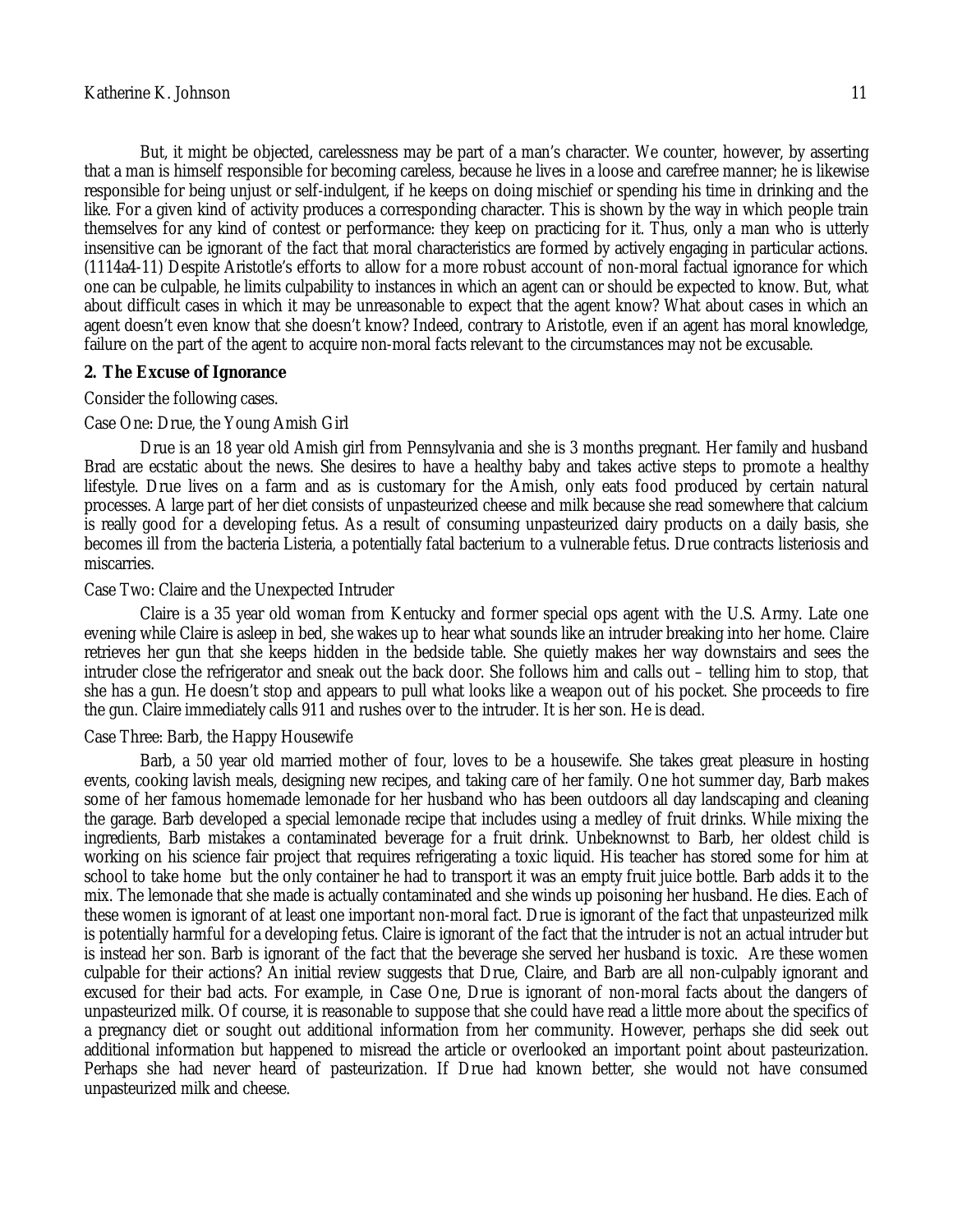However, as a young Amish woman, Drue is subject to certain cultural influences that may account for her non-moral factual ignorance and subsequently mitigate her responsibility for her actions.<sup>6</sup> Next, consider the cases of Claire and Barb. Claire mistakenly believes that there is an intruder in her home when in fact it is only her son. Had Claire known that he was her son, she would not have shot him. Similarly, Barb is ignorant of the toxic nature of the beverage she served her husband. She, too, falsely believes that the drink was not contaminated. Had she known better, she wouldn't have served it to him. Of course, we can also suppose that both Claire and Barb could have known better. Claire could have looked more closely to ensure she wasn't going to shoot someone who was not actually an intruder. Further, Claire is a special ops agent—she could have used her training more effectively. Also, Barb could have smelled the beverage or tasted it prior to serving. These cases illustrate how non-moral factual ignorance is often the product of faulty sense perception, unintentional negligence, lack of awareness, or false belief, specifically, where an agent thinks she knows what she does not, in fact, know—or, in more extreme cases, when she doesn't even know that she doesn't even know. Such cases illuminate how profoundly we can be ignorant and how profoundly we can be ignorant of our ignorance.<sup>7</sup> Further, they suggest that mistakes of fact are often out of our control and thus, our ignorance is, too, out of our control.

These cases focus on situations in which a person doesn't know that she is ignorant. Often, this kind of ignorance is exculpatory because it seems unreasonable to expect that someone can overcome ignorance of which she is ignorant.<sup>8</sup> Aristotle shows us that the distinction between culpable and non-culpable ignorance is not so simple after all and in fact, plays an important role in moral appraisal. Along these lines, recent discussions by many contemporary figures endorse the view that ignorance excuses only if it is ignorance for which one is not culpable.<sup>9</sup> Specifically, each offers some variation on what is known as the Ignorance Thesis: "Whenever an agent acts from ignorance, whether factual or moral, he is culpable for the act only if he is culpable for the ignorance from which he acts" (Rosen, 2004: 64).<sup>10</sup> For example, Holly Smith argues that the presence of a benighting act is evidence of culpability for one's ignorance (Smith, 1983). Michael Zimmerman argues that "culpability for ignorant behavior must be rooted in culpability that involves no ignorance" (Zimmerman, 1997: 417). Most discussion about culpability for ignorance leaves cases like these alone to instead focus on cases in which someone is aware of her ignorance, isn't sure of her belief or knowledge, or is willfully negligent in her intellectual commitments. I think that cases like these are crucial to understanding the significance of non-moral factual ignorance to effective agency. Thus, we need to take a closer look at the excupatory power of non-moral factual ignorance—even the ignorance that we are ignorant of.

A modified version of the Ignorance Thesis, one that focuses solely on non-moral facts, can be formulated as: Whenever an agent acts from non-moral factual ignorance, and is ignorant of his ignorance, he is culpable for the act only if he is culpable for the ignorance from which he acts.<sup>11</sup> Arguably, this is a tenuous position. For one thing and perhaps the most important—non-moral factual ignorance tends to be more excusing than its counterpart, moral ignorance. For those who are morally ignorant, the expectations are higher and the standards for exculpation are better patrolled. However, non-moral factual ignorance tends to more easily fall into the category of excuse because it is involves ignorance that we often tend to lack much (or any) control over. The previous cases demonstrate the types of non-moral factual ignorance that this paper is interested in investigating. If an agent is ignorant of her ignorance, then how can she take steps to avoid her ignorance and how can she be culpable for ignorance for which she lacks much, if any, control? I suspect that this may be an impossible question to answer. My aim in this paper is to analyze non-moral factual ignorance and, by examining cases like those presented, show that non-moral factual ignorance is a much more pervasive problem than has previously been acknowledged. In what follows, I proceed to offer an analysis that situates the discussion about culpability for ignorance in an epistemological context.

 $\overline{\phantom{a}}$ 

<sup>6</sup> For example, Michelle Moody-Adams defends what she calls the "Inability Thesis" which asserts that one's culture can impair one's ability to know right and wrong (Moody-Adams, 1994). Of course, while this thesis focuses on moral knowledge, perhaps it can extend to non-moral factual knowledge given one's cultural practices, habits, and beliefs.

<sup>&</sup>lt;sup>7</sup> Of course, this is not a new idea. See Nicholas Rescher (2009).

<sup>8</sup> See Guerrero (2007), p. 66, and Rosen (2004).

<sup>9</sup> Some contemporary figures include: Guerrero (2007), Rosen (2004), Smith (1983), and Zimmerman (1997).

<sup>10</sup>See Guerrero (2007), Rosen (2003), Zimmerman (1997), and Smith (1983).

<sup>11</sup> I have borrowed from and modified (for my purposes) Alexander Guerrero's "Moral Ignorance Thesis (Deep Ignorance): Whenever an agent acts from moral ignorance, and is ignorant of his ignorance, he is culpable for the act only if he is culpable for the ignorance from which he acts" (Guerrero, 2007: 95).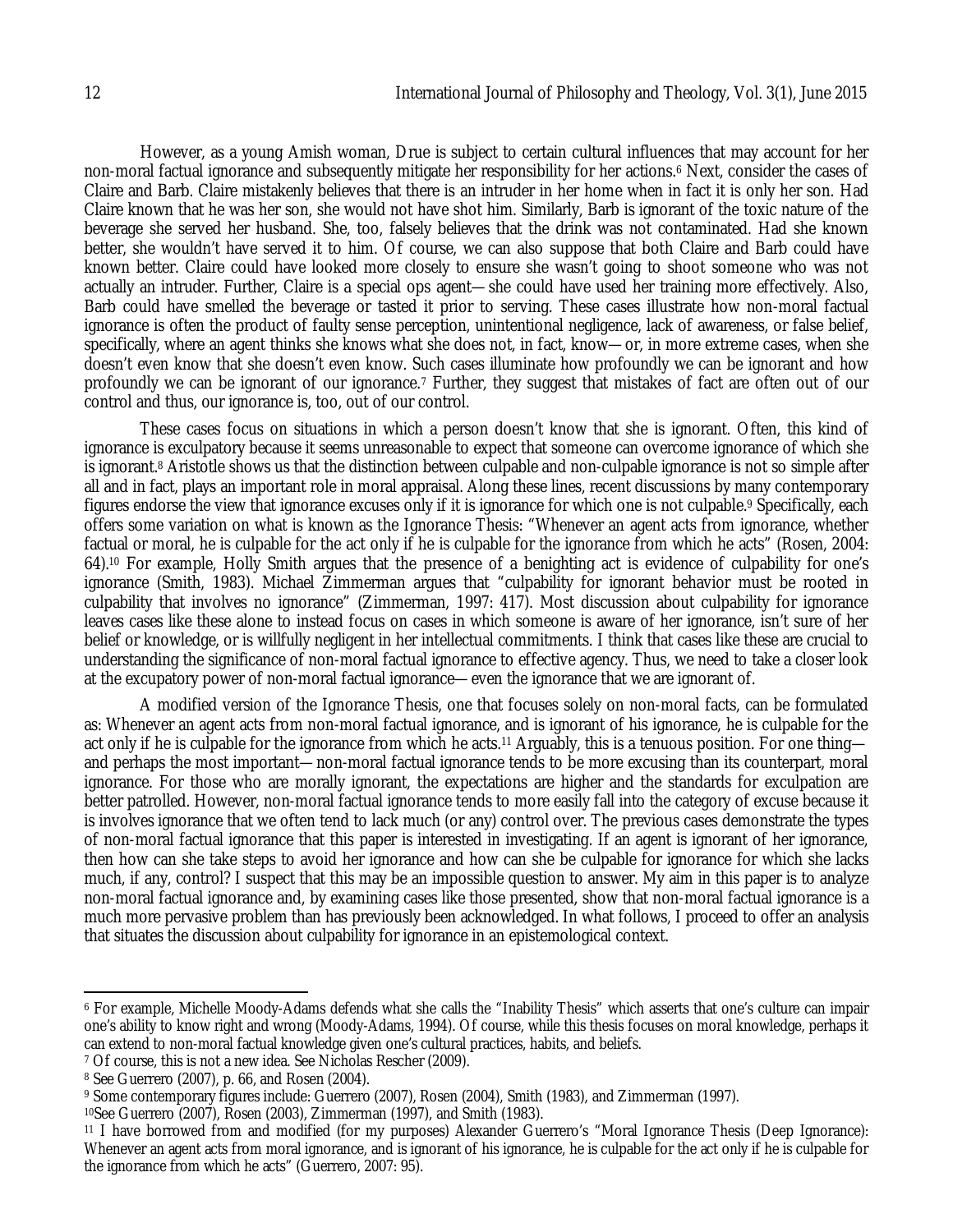I introduce contemporary epistemological responses to show that standards of non-culpable ignorance are often ignorance for which one can be culpable. Indeed, I show that this seemingly impossible question isn't so impossible if we look at it in a different context and with a different approach—specifically, by concentrating on processes and not simply products or acts. In so doing, I offer a number of reasons to favor this analysis. By raising awareness of the value of epistemological analyses of knowledge and belief and their relation to questions about moral responsibility, it becomes apparent how standards for moral appraisal, like the Ignorance Thesis, under appreciate the epistemic dimensions of action. I will show that non-moral factual ignorance plays a meaningful role in what it means to be a morally responsible agent. As illustrated in the cases of Drue, Claire, and Barb, the significance of non-moral facts to moral action is quite meaningful. The significance of knowledge and belief to action is demonstrably apparent in these cases. We tend to act upon what we believe or (don't) know. Non-moral factual knowledge is important for agents to realize their beliefs about what is beneficial or what they ought to do. An alternative analysis of these cases may help to show just how pervasive non-moral factual ignorance can be to moral action as well as its relevance to moral appraisal.

#### **3. An Epistemological Anaylsis of Ignorance**

According to the Ignorance Thesis, Drue, Claire, and Barb are culpable for their actions only if they are culpable for the ignorance from which they acted. Are they culpable for their ignorance? What is ignorance? According to Nicholas Rescher, ignorance is an "error of omission" (Rescher, 2009: 1). René Van Woudenberg defines it as "not-knowing" (van Woudenberg, 2009: 373).<sup>12</sup> Others connect ignorance to one's epistemic and doxastic activities (Ayer, 2000; Dretske, 2000; Heil, 1984; Kornblith, 1983). Epistemological accounts of ignorance tend to treat it as an epistemic state. The Ignorance Thesis, however, treats ignorance less as an epistemic state and more as a type of activity or product of some activity or omission.<sup>13</sup> Consider the case of Drue, the young Amish girl. Drue held beliefs about the nature of a healthy pregnancy diet. However, some of her beliefs were incomplete or false—either due to lack of education, understanding, or improper evaluation. The significance of belief to action in this case is clear: she utilized her beliefs to make sense of and function in the world. Beliefs provide us with representational content about our environment so we can effectively operate as agents.

First, Drue held beliefs. She ought to care about the effectiveness of her belief-forming and belief-generating mechanisms.<sup>14</sup> As Jason Stanley points out, the importance of responsible believing can be justified independent of knowledge claims (Stanley, 2005). At least we can examine belief-generating processes because we ought to engage in effective and responsible belief-related practices even if we can't call all or some of the products/beliefs genuine instances of knowledge. Since we hold beliefs we still ought to care about how we form, acquire, and arrive at our belief-related attitudes. We can hold beliefs carelessly or carefully, assiduously or trivially, negligently or responsibly. Thus, Drue ought to be accountable for her beliefs.15 To illustrate how we can hold beliefs in careless or responsible ways, consider the case of Michael, a flat-earth neophyte. Michael holds the belief that the earth is not round, it is actually flat. As a result of the current environmental crisis happening in the world, he also believes that the edges of the earth are slowly eroding and chipping away. He believes that the earth is growing smaller. Michael has a lot of evidence available to him about the actual shape of the earth and does not dispute its source or reliability. Instead, he believes "in the teeth of the evidence" and "against the evidence" (Heil, 1984: 63-64, 66, 68). Michael believes incontinently: he holds beliefs that are incompatible with his reasons and evidence.<sup>16</sup> Further, he is epistemically negligent because he knew what he shouldn't do (believe)—namely, to believe against the evidence. This example demonstrates an alternative understanding of culpable ignorance: it can be defined in terms of incontinence.

 $\overline{a}$ 

<sup>12</sup> Of course, van Woudenberg's definition of ignorance is not that simple. He clarifies that not all instances of not-knowing are instances of ignorance. He offers an example: "someone having the true but unwarranted belief that p doesn't know that p, but can hardly be said to be ignorant of p" (van Woudenberg, 2009: 373-375).

<sup>13</sup> Zimmerman supports this interpretation. See Zimmerman (2008): 173-178.

<sup>14</sup> Fred Dretske makes this point. See Dretske (2000).

<sup>15</sup> Whether or not we have control over our beliefs goes beyond the scope of this paper. For present purposes, I will presume that at a minimum, we have control over our rational and deliberative faculties.

<sup>16</sup> For a discussion of the doxastically incontinently agent, see John Heil (1984).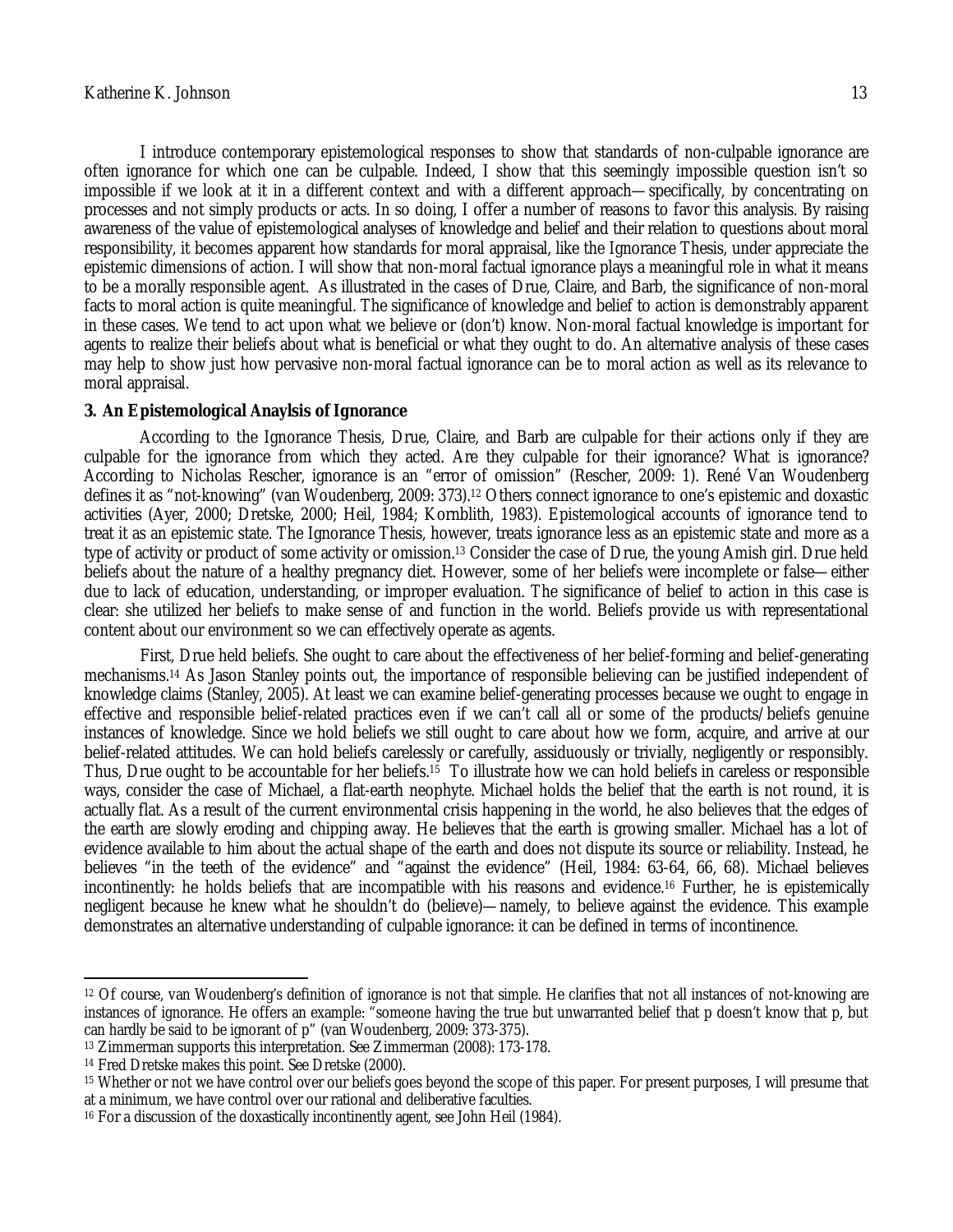Incontinence is produced by irresponsible epistemic attitudes and conduct and not simply the result of an error in reasoning or the impossibility of knowledge attributions. Second, Drue cannot remove the possibility of error. But, this does not exclude or excuse her from doing the best she can with respect to her belief-related practices. For example, A.J. Ayer makes the point that knowledge claims should not necessarily require objective standards of certainty (Ayer, 2000). Rather, we ought to have an extremely high degree of confidence in our beliefs. We have 'a right to be sure' and this requires that an agent's belief is arrived at by some reliable means and she holds evidence to support her attitudes towards that belief. If she has 'the right to be sure' this is compatible with error, but 'to be sure' requires that she possesses credible evidence or that her beliefs are arrived at by some reliable means. The 'right to be sure' requires that an agent takes reasonable steps towards making sure that one is in fact sure. This implies that in many cases we can agree that one belief may be better or more reasonable than another. While we cannot remove the possibility of error, ignorance is often an insufficient excuse.

Third, did Drue seek to pursue the truth? Ignorance can also be viewed as the product of failing to pursue truth regardless of the outcomes (Kornblith, 1983). Specifically, ignorance is the result of failing to pursue one's epistemic goals responsibly. An agent can be excused for her epistemic failings provided that she desires truth and does the 'best she can' to attain her goal (Kornblith, 1983). Even if we cannot remove the possibility of error there are relevant standards that identify the presence of "epistemically culpable ignorance" and we must assess an agent in virtue of "the processes responsible for the presence of his beliefs" (Kornblith, 1983: 36-38). This also extends to "the defects in his evidence-gathering procedures" (Kornblith, 1983: 35). On this view, ignorance is the product of one's epistemic failings for which one is culpable. The outcome, while important, is not the only mark of responsible epistemic conduct. The mark of culpable ignorance includes how an agent pursues her epistemic goals and not simply whether she has attained those goals.<sup>17</sup> An epistemological analysis sheds light on our understanding of ignorance and suggests that the Ignorance Thesis—specifically, the nature of non-moral factual ignorance—is much more pervasive than has been acknowledged. This analysis illuminates the importance of our epistemic and doxastic practices and goals to moral agency. These perspectives, in turn, help to clarify that the nature of culpable ignorance (at least as it pertains to belief) may, in fact, be much wider than previously acknowledged in the Ignorance Thesis. It can also serve to provide us a better appreciation of the scope of non-moral factual culpable ignorance.

#### **4. Why We Are Culpable for Our Ignorance More Often than We Think**

An epistemological examination of ignorance brings to light the inadequacy of some existing attempts to identify the proper scope of non-moral factual ignorance for which one is culpable. Further, this examination shows us that processes matter more than the product (like knowledge or true belief). I have argued here in favor of an analysis of ignorance that clarifies how one's epistemic practices have a bearing on establishing culpability for one's acts. Rather than allowing for the limits of ignorance to be set based on the limits of being human, epistemological perspectives offer something different—they offer us more motivation to take our epistemic lives into our own hands. Rather than simply stress the limits of human reason and cognition, figures like Ayer, Dretske, Heil and Kornblith stress method and process—in this way, these approaches demand that we work harder which seems reasonable in light of the fact that our beliefs have practical consequences. However, there are two major obstacles to overcome. The first concerns an argument from skepticism and the second involves our cognitive limitations. I will explore each in turn. Gideon Rosen offers the first objection. He argues that non-moral factual ignorance is much more far-reaching than is often acknowledged in accounts of moral responsibility (Rosen, 2004). He claims that we ought to suspend judgments of blame for bad acts because we can never be certain of (or we can never genuinely know) one's original or derivative responsibility for the act.

The skeptical argument assumes as a premise that whenever you are culpable for failing to know some pertinent truth, this is because you are culpable for failing to comply with one of these procedural epistemic obligations. Ignorance is culpable only if it derives from culpable recklessness or negligence in the management of one's opinion. Take any case of action done from ignorance and let it be stipulated that the agent has been utterly scrupulous in policing his own opinion: he has been as careful and as inquisitive and as reflective as a person in his circumstances should be, and yet he has failed to grasp some crucial fact.

 $\overline{a}$ <sup>17</sup> Gideon Rosen supports a similar point as it relates to the Ignorance Thesis (Rosen, 2004). He claims that we are subject to "procedural epistemic obligations" which are obligations "to take steps to ensure that when the time comes to act, one will know what one ought to do" (Rosen, 2004: 301). These obligations don't necessarily require success in one's epistemic endeavors but they do require that the agent makes a reasonable effort.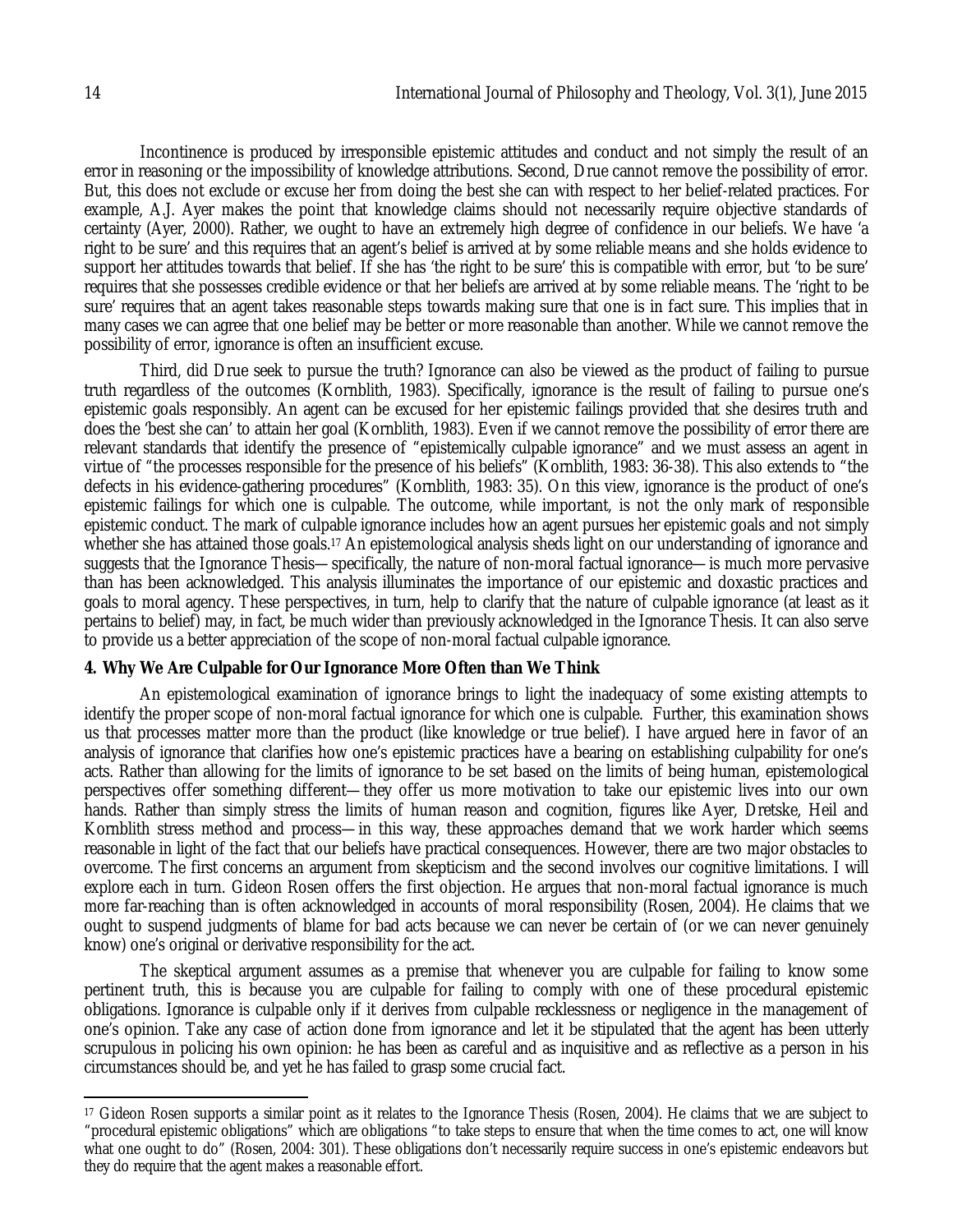I claim that if you bear this stipulation clearly in mind, you will be persuaded in every case that the agent's ignorance is not his fault. (Rosen, 2004: 302) While Rosen acknowledges that the epistemic position is important, ignorance for which we are not culpable is often ignorance that, no matter how hard we try to overcome it, is beyond our ability to prevent. Barb, the happy housewife, appears to be a case like what Rosen describes. If Barb could not have prevented her ignorance about the contaminated beverage, it seems unreasonable to hold her culpable for her actions. In this way, ignorance excuses her conduct on the assumption that she did all she could to be responsible in her action-guiding judgments. Zimmerman also suggests that Drue, Claire, and Barb could be non-culpably ignorant even though—without taking extreme steps or utilizing many resources—they could have known better. He questions why people who don't but could know better are considered culpable for not knowing as well as for their bad acts. He states:

[E]ven if it is true on some occasion that someone should have known something that he (or she) didn't know, it does not follow that that person is culpable for not knowing what he didn't know. To say that he should have known what he didn't know is, presumably, to attribute his ignorance to some wrongdoing on his part. But wrongdoing doesn't suffice for culpability! (Zimmerman, 2008: 178) Conversely, epistemology shows us that these woman who are ignorant of non-moral facts may actually fail to do all they can to be responsible in epistemic matters.<sup>18</sup> For example, we must ask whether Claire responsibly pursued the truth or if she had confidence in her beliefs that night. Even if she could have known better, was she responsible with regard to her epistemic attitudes and practices?<sup>19</sup> The upshot is simply that, when viewed from an epistemological perspective, contemporary accounts of the excusing force of ignorance are unsatisfying because they don't help to explain these kinds of difficult cases. They under-appreciate the significance of non-moral factual ignorance and its relation to epistemically responsible goals and practices. Indeed, non-moral factual ignorance is, in many cases, ignorance that does not excuse—even in light of our human limitations to gain knowledge. A second objection concerns George Sher's insistence that the limits of our cognitive faculties should be accounted for in discussions about knowledge as it relates to the excusing force of ignorance.<sup>20</sup>

Given the many limitations on what we can know, it is impossible for any given agent to be aware of every morally and prudentially relevant fact about every act that he might perform. Thus, if being fully responsible requires being aware of all such facts, then no agent is ever fully responsible for what he does. Still, because agents vary widely in the sorts of things of which they are aware, there remains ample room for the view that how much responsibility any given agent has for what he has done is a direct function of the range of relevant facts of which he was aware. (Sher, 2009: 178) Sher notes that not only is it the case that we cannot know everything there is to know, our cognitive faculties have limits as to what they can do. However, this suggests that we are non-culpably ignorant more than we think. Here, his point is consistent with the claim that since we cannot remove the possibility of error due to our cognitive limitations, then we should be regarded as neither culpable for failing to satisfy moral standards nor for our ignorance.<sup>21</sup> And yet, recall that Ayer points out that the inevitability of error does not exclude or excuse us from doing all we can with respect to our belief-related attitudes—we ought to have confidence in our beliefs (Ayer, 2000). Nicholas Rescher offers an interesting and positive response that supports my position that we ought to focus more on process and less on product. The fact that ignorance is ineliminable in the larger scheme of things does not stand in the way of answering any or many of the particular questions in which we take an interest. While ignorance is indeed here to stay, it will never block the path to progress. And so, while our cognitive limitedness as finite beings is real enough, there nevertheless are no boundaries—no determinate limits—to the manifold of discoverable facts. […] For while the cognitive range of finite beings is indeed limited, it is also boundless because it is not limited in a way that blocks the prospect of cognitive access to ever new and ongoingly more informative facts that afford us an ever ampler and more adequate account of reality. (Rescher, 2009: 32) It is inevitable that we hold beliefs.

 $\overline{a}$ <sup>18</sup> Of course, this claim raises the question: What does it mean for an agent to be 'responsible' in epistemic matters? This paper focuses on illuminating the problem and not offering a solution.

<sup>&</sup>lt;sup>19</sup> Of the three women, I think in Claire's case it is quite easy to see her culpable ignorance due to the fact that she was specially trained to effectively deal with situations like the one she was faced with that night.

<sup>20</sup> Of course, Sher is not alone. Nicholas Rescher (2009) supports a similar claim about.

<sup>21</sup> Rescher's account of culpable ignorance is also consistent with this view (Rescher, 2009: 1-27, 140-151).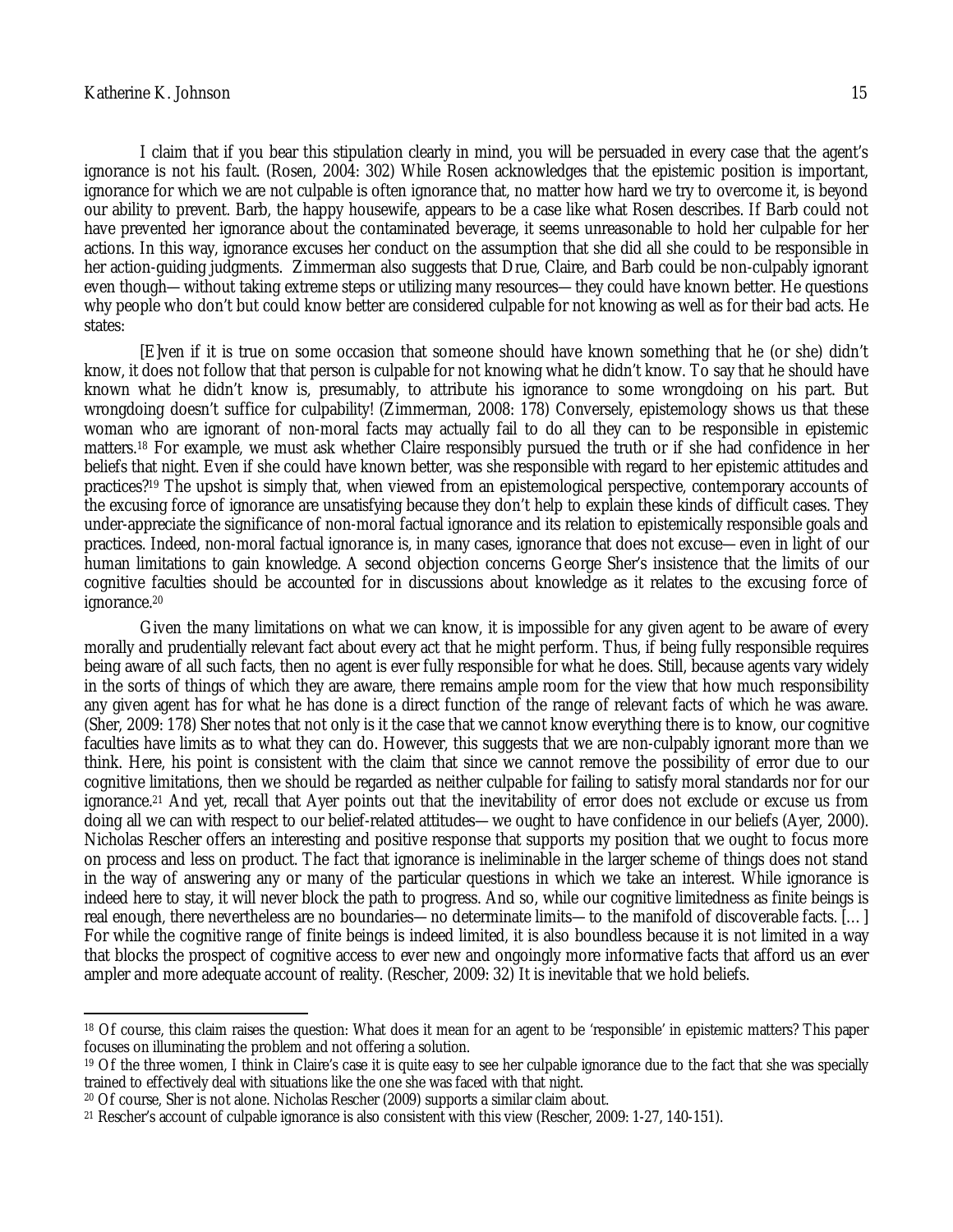Thus, we ought to care and be confident about the beliefs we hold (Ayer, 2000; Dretske, 2000). A clear standard that limits the range of beliefs that are rational or reasonable for agents to hold when pursuing moral ends ought to be identified. Moreover, there must be some standard that accounts for how agents acquire, assess, and apply particular knowledge in the moral domain—and one that does not restrict its focus to what is ineliminable, but instead, to focus on what is in our power.<sup>22</sup> Consider again Barb's ignorance about the lethal beverage that she unwittingly served to her husband. For Aristotle, Barb's action is involuntary (and excusable) for the reason that the ends she brought about were not what she intended or desired. She lacked any vicious intent to kill her husband. Barb only wanted to take care of him and thought she was by serving him a cold drink on a hot day. Her actions were not a reflection of a bad or vicious character; it was simply a great misfortune. But, if Barb is ignorant as a result of negligent behavior, then there is no excuse for her conduct.<sup>23</sup> Both Rosen and Sher might argue that it was unreasonable to expect that Barb could have overcome her ignorance or cognitive limitations and hence she, too, is non-culpably ignorant.

However, a number of questions spring to mind: How did Barb manage to mistake a lethal beverage for a fruit drink? Was her ignorance the product of some faulty character disposition? Was it the result of some habits she unwittingly developed years ago about proper beverage handling?<sup>24</sup> Perhaps Barb has never seen or come into contact with a toxic beverage before or maybe the container appeared safe. Perhaps she overlooked the horrible odor coming from the beverage or perhaps it was odorless. Maybe she didn't consider the oddly fluorescent yet fruity color of the beverage. These factors all seem relevant as to whether or not Barb is culpable for her ignorance even though her beverage-ignorance constitutes a simple and unwitting mistake of fact. A strong case can be made for the importance of responsible believing in light of the practical consequences of belief.<sup>25</sup> Epistemological perspectives seem to show that failing to take seriously the relation between our epistemic conduct and the practical consequences of belief, we only have a partial picture of what responsible moral agency looks like. In fact, John Hawthorne defends the position that an agent should act only on what she knows (Hawthorne, 2004; Stanley, 2005). Without holding responsible epistemic attitudes and engaging in responsible epistemic practices we may not be able to effectively function in the world and satisfy what morality requires of us.

Both as epistemic and moral agents we carry out belief-related activities. Competing views about the conditions for responsible epistemic conduct have largely treated epistemic agents as subject to these governing norms. Yet, the significance of these various approaches is also applicable to a broader range of activities. Epistemological principles and norms play a central role in illuminating the effective and responsible exercise of moral agency. Moral agents ought to pursue epistemic success in carrying out their moral practices precisely because their action-guiding activities can be directed, influenced, and impaired by what they believe. In light of the practical consequences of belief and the pervasive presence of ignorance in our lives, a moral agent ought to responsibly pursue non-moral facts and adopt reasonable beliefs about her situation in order to satisfy standards of right conduct. Beliefacquisition, belief-formation, reflection, and evidence-gathering are fundamental activities for carrying out our moral practices and manifesting our moral knowledge in action. Non-moral factual ignorance can more often than we think be treated as ignorance for which we are culpable.

 $\overline{a}$ 

 $^{22}$  Guerrero appears to support a position similar to mine. He acknowledges that when the stakes are higher, morally, our epistemic obligations increase. He endorses what he calls "moral epistemic contextualism" which is the view that "what is required of us from an epistemic point of view increases as what is at stake from a moral point of view increases: our epistemic obligations grow as the relevant context becomes more morally serious" (Guerrero, 2007: 68, 70).

<sup>23</sup> See Aristotle, 1999: 1113b30-1114a2, 1111a6-15.

<sup>24</sup> For a discussion about tracing, see Vargas (2005).

<sup>25</sup> Rosen makes a case for the importance of following one's "procedural epistemic obligations." He holds that "X is culpable for failing the know that P only if his ignorance is the upshot of some prior culpable act or omission" (Rosen, 2004: 300-304).